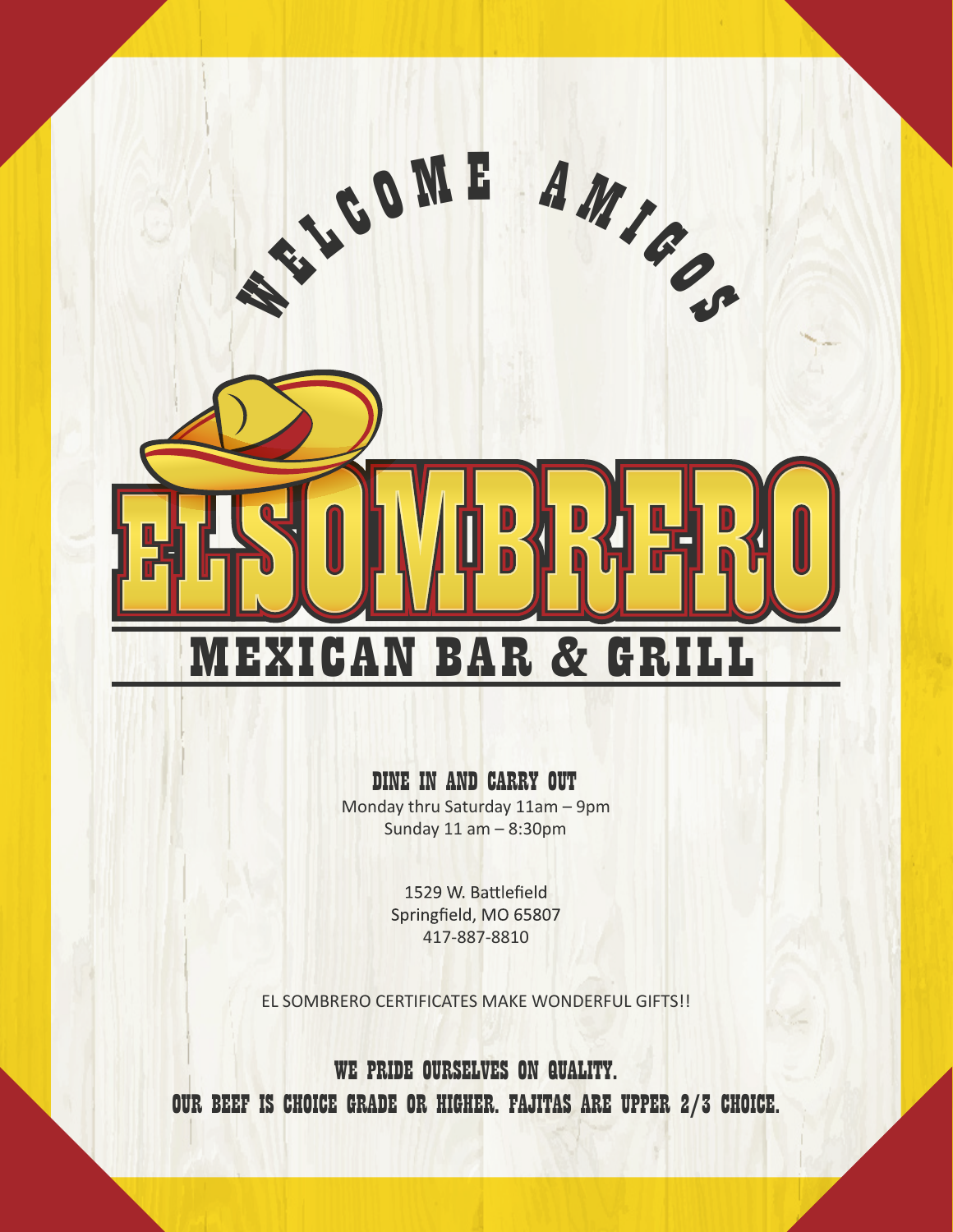# ENSALADAS Y SOPAS

### **TOSSED SALAD**

crisp lettuce, tomatoes, onion, and mushrooms topped with shredded cheese and your choice of dressing on the side. 4.50

### **GUACAMOLE SALAD**

a generous serving of guacamole on a bed of lettuce and tomatoes. 4.00

### **ENSALADAS MEXICANA**

lettuce and tomatoes topped with sour cream, guacamole, and pico de gallo. Served with a side of rice and refried beans. 5.99

### **TACO SALAD**

a bed of lettuce in a crispy flour tortilla bowl topped with seasoned beef or shredded chicken, beans, tomato, sour cream, and shredded cheese. 7.99

### **FAJITA TACO SALAD**

a bed of lettuce in a crispy flour tortilla bowl topped with grilled beef fajita or grilled chicken breast, with fried beans, bell pepper, onion, tomato, sour cream, guacamole, and shredded cheese. Chicken 9.99 / Steak 10.99

### **CHICKEN SALAD**

grilled chicken strips with mushrooms served on a bed of lettuce and tomato with shredded cheese. 9.99

### **SHRIMP SALAD**

a dozen grilled shrimp with mushrooms served on a bed of lettuce and tomato topped with shredded cheese. 10.99

### **CHICKEN SOUP**

chunks of chicken breast in our savory broth with tomato, pico de gallo, and rice. Served with warm tortillas. 9.99

### **SHRIMP SOUP**

tender shrimp simmered with an assortment of California vegetables. 11.99

*Our soups are prepared to order so please allow a little extra time.*

*Soups & Salads to go / large only.*



### **CHEESE DIP**  (chile con queso) 3.99 / lg 6.99

**GUACAMOLE** 3.49 / lg 6.99

**BEAN DIP** 4.99

**QUESO FUNDIDO** creamy chile con queso with chorizo. 8.49

**CHIPS & SALSA** (if not ordering an entrée) 2.49

### **10 GRILLED SHRIMP** 9.99

**HOT CHICKEN WINGS** 6 wings 7.99 • 12 wings 13.99

**BOTANAS MEXICANAS** 6 ice cold import beers served with 20 jumbo chilled shrimp and cucumber. 27.99

### **CARNE ASADA FRIES**

a bed of French fries with steak and topped we our famous queso dip. 9.99



### **NACHOS**

**• Cheese or Bean Nachos 6.49**

**• Seasoned beef or shredded chicken nachos 7.99** 

**• Beef and Bean Nachos 8.49**

**• Chicken and Beef Nachos 8.99**

**• Chicken, Beef, and Bean Nachos 8.99**

### **FAJITA NACHOS**

your choice of grilled steak or chicken fajitas with onion, tomato, and bell pepper topped with shredded cheese. Chicken 9.99 / Steak 10.49

### **SHRIMP NACHOS**

grilled shrimp with onion, tomato, and bell peppers topped with cheese dip. 10.99

### **NACHOS DEL MAR**

grilled shrimp and scallops with onion, mushroom, and tomato topped with cheese. 11.99

### **NACHOS SUPREME**

shredded chicken, seasoned beef, and refried beans topped with lettuce, tomato, and sour cream. 9.99



### **BURRITO CARNE ASADA**

a flour tortilla filled with grilled steak served with rice and refried beans. 9.99

### **FAJITA BURRITO**

your choice of steak or chicken fajita with grilled onion, bell pepper and tomato. Topped with lettuce and served with pico de gallo, sour cream, rice and refried beans. 10.99

### **DELUXE BURRITOS**

one shredded chicken with bean and one seasoned beef with bean burrito topped with lettuce, tomato, and sour cream. 8.99

### **BURRITO RIO GRANDE**

a large 12" flour tortilla filled with tender beef tips, refried beans, and rice. Topped with queso dip and red sauce. 9.49

### **BURRITO EL SOMBRERO**

grilled strips of steak or chicken breasts with onion topped with chile con queso. Served with rice and refried beans. 10.99

### **BURRITO MEXICANOS**

two burritos filled with pork cooked with onion, bell pepper, and tomato then topped with chile con queso, red salsa, lettuce, tomato, avocado, and jalapenos. 10.99

### TACOS AUTENTICOS (STREET TACOS)

**AL PASTOR • CARNE ASADA • BARBACOA • CARNITAS • POLLO • CHORIZO** All served with traditional garnishes and salsas. 2.75 each

**FISH** 2.75 each **• SHRIMP** 3.49 each

*We pride ourselves on quality. Our beef is choice grade or higher. Fajitas are upper 2/3 choice.*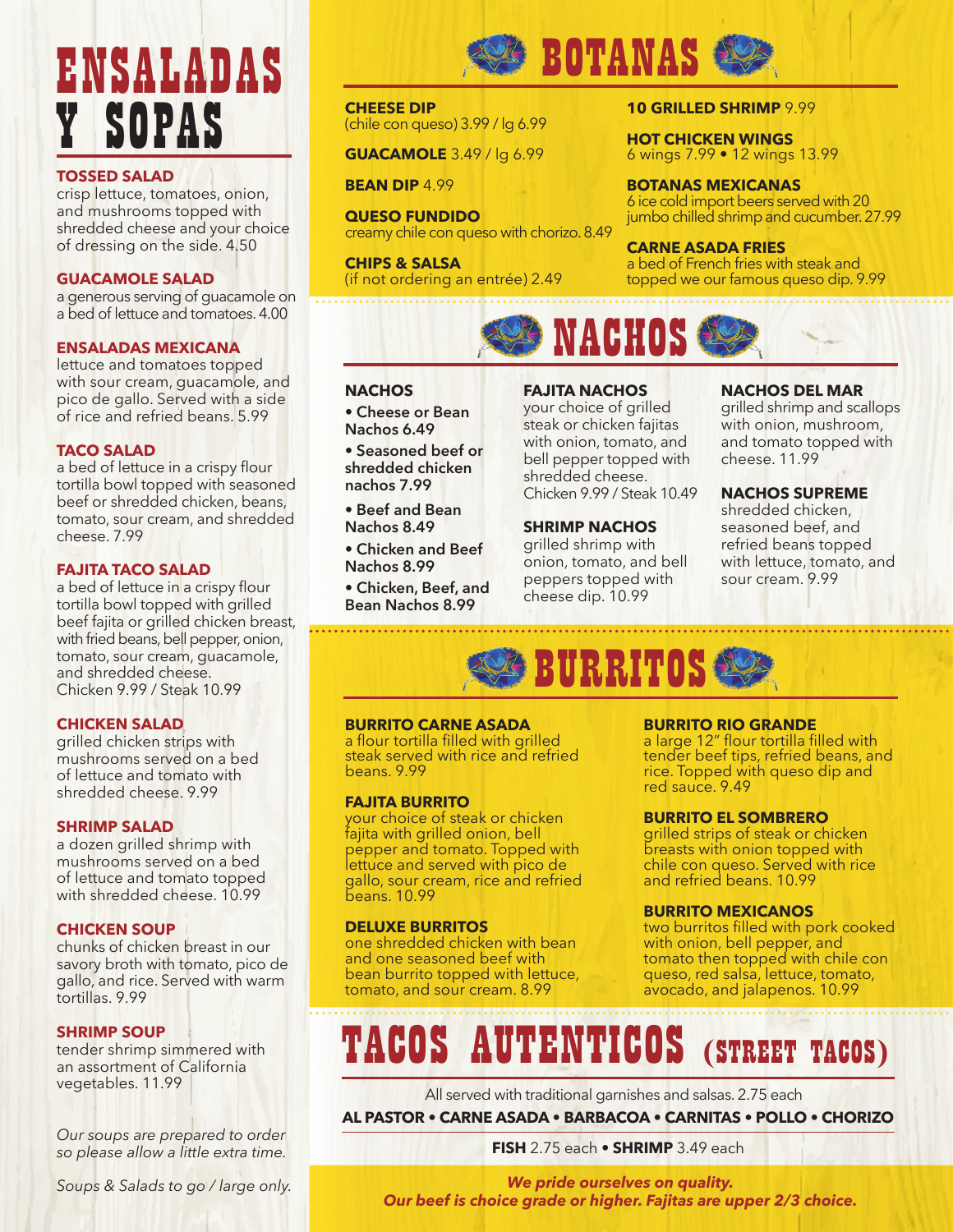# A LA PARRILA (FROM THE GRILL)

### **FAJITAS**

grilled tender strips of beef or chicken with onion, bell pepper, and tomato. Served rice, refried beans, guacamole salad and tortillas. Chicken 13.99 - Double 23.99 / Steak 14.99 - Double 24.99

### **FIESTA FAJITAS**

strips of beef, chicken, and shrimp grilled with onion, bell pepper, and tomato. Served rice, refried beans, guacamole salad and tortillas. Single 15.99 / Double 25.99

### **SHRIMP FAJITAS**

jumbo shrimp grilled with onion, bell pepper, and tomato. Served rice, refried beans, guacamole salad and tortillas. Single 15.99 / Double 25.99

### **PARRILLA "EL SOMBRERO"**

chicken strips, steak, shrimp, carnitas, and chorizo presented on a sizzling platter and served rice, refried beans, guacamole salad and tortillas. Single 16.00 / Double 26.00

### **VEGGIE FAJITAS**

seasoned and grilled mushroom and broccoli with onion, bell pepper, and tomato. Served rice, refried beans, guacamole and tortillas. Single 11.49 / Double 20.49

### **PARRILLADA MEXICANA**

our tantalizing banquet of perfectly seasoned and charbroiled favorites! Beef skirt steak, chicken breasts,

polish sausage, jumbo Gulf shrimp, beef short ribs and an assortment of garden vegetables and cactus. Served with warm tortillas, rice, refried beans, guacamole, sour cream, and pico de gallo. 39.99

### **STEAK RANCHERO**

a char-broiled T-bone steak topped with ranchero sauce. Served rice, refried beans, and tortillas. 17.00

### **STEAK EL SOMBRERO**

our char-broiled T-bone steak served with rice, refried beans, lettuce, tomato, avocado slices, onion, and warm tortillas. 17.00

### **STEAK MEXICANO**

a char-broiled T-bone served with grilled onion, bell pepper, tomato with rice, refried beans and tortillas on the side. 17.00



### **CARNE ASADA**

ribeye steak topped with sautéed onion. Served with lettuce, tomato, onion, sliced avocado, rice, refried beans and warm tortillas. 17.00

### **TACOS DE CARNE ASADA**

three soft flour tortillas filled with sliced steak or chicken breast. Served with pico de gallo, rice and refried beans. 10.99

### **TACOS AL PASTOR**

a traditional favorite. 3 soft corn tortillas filled with marinated pork, pineapple, cilantro, and onion. Served with rice and beans. 9.99

topped with onion, tomato, and bell peppers and our smoky chipotle sauce. Served with rice, refried beans and warm tortillas. 10.99

### **POLLO CALVO**

**POLLO LOCO**

tortillas. 10.99

**CHORI POLLO**

**CHIPOTLE POLLO**

sliced grilled chicken breast topped with grilled bell pepper, onion, and tomato then covered in melted cheese. Served with rice, refried beans and warm

grilled chicken breast topped with Mexican sausage and our creamy chile con queso. Served with rice, refried beans and warm tortillas. 11.49

sliced grilled chicken breast

grilled chicken breast served on a bed of rice and topped with our creamy chile con queso. Warm tortillas on the side. 9.99 / Half order 8.49 Add vegetable for 1.50

### **POLLO ASADO**

grilled chicken breast topped with sautéed onion. Served with lettuce, tomato, onion, sliced avocado, rice, refried beans and warm tortillas. 10.99

### **POLLO A LA PARRILLA**

grilled chicken breasts topped with mushrooms, onion, bell pepper, and smothered with our creamy chile con queso. Served with rice guacamole salad and warm tortillas. 11.99

## VEGETARIAN SPECIALTIES

**EL MOLCAJETE** grilled steak, chicken, shrimp, and chorizo, grilled onions, cactus strips and cheese with red and green sauce, served on a hot stone molcajete. With lettuce, guacamole, sour cream, pico de gallo, rice refried beans and warm tortillas on the side. 17.99

### **VEGGIE QUESADILLAS**

2 Mushroom, and cheese quesadillas served with rice. 9.99

### **CHILE RELLENO**  2 Cheese filled Chile

Relleno with rice and refried beans. 9.99

### **ONE & ONE**

One bean tostada and one cheese enchilada with rice and refried beans. 9.99

### **ENCHILADAS**

2 cheese enchiladas served with rice. 9.99

### LATTER 10.49

Choose 2 main course items and 2 sides. Shredded chicken or seasoned beef.

**BURRITO • ENCHILADA • TACO • CHILE RELLENO • RICE • BEANS GUACAMOLE SALAD • QUESADILLA • TAMLE • TOSTADA**

*We pride ourselves on quality. Our beef is choice grade or higher. Fajitas are upper 2/3 choice.*

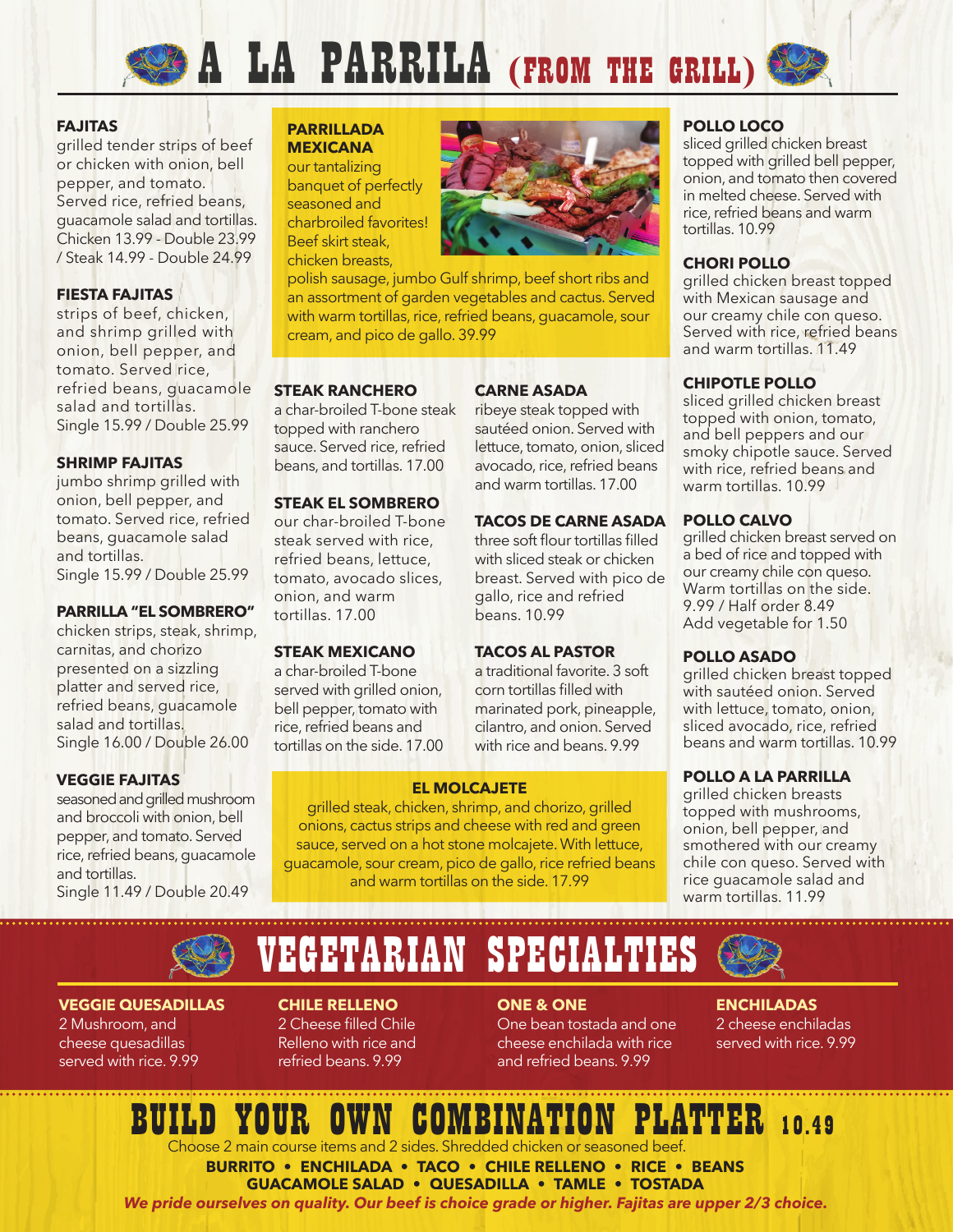

### **HOUSE SPECIALTIES**

**SHRIMP CHIMICHANGA**  a large flour tortilla filled with our shrimp fajitas then deep fried crispy and golden. Then topped with our house chile con queso and served with rice, refried beans, and guacamole salad. 11.99

**TAQUITOS MEXICANOS**  four corn tortillas – 2

shredded chicken filled and 2 seasoned beef filled, deep fried crispy and served with

guacamole. 8.99

**CHILE COLORADO** sliced steak slow simmered in our red sauce and served with rice, refried beans and warm tortillas. 10.99



### **ENCHILADA SUPREMAS**

our supreme enchilada collection! One each of chicken, bean, seasoned beef, and cheese topped with our house ranchro sauce, lettuce, tomato, and sour cream. 9.49

### **YOLANDAS**

a platter of three shredded chicken breast enchiladas topped with ranchero sauce and served with rice and guacamole. 9.49

### **ENCHILADAS RANCHERAS**

two cheese enchiladas topped with our tomato, onion, and bell pepper simmered pork carnitas and enchilada sauce. Served with rice and guacaole. 10.49

**Substitute cheese sauce for any other add 1.50**

### **POLLO FUNDIDO**

shredded chicken breast simmered in our sour cream sauce and served with rice and warm tortillas. 8.99

### **CHILE VERDE**

pork - slowly simmered in our green tomatillo sauce until tender and served with rice, refried bean and warm tortillas. 9.99

### **CHIMICHANGA**

a large flour tortilla filled with beef tips or chicken breast deep fried crispy and golden. Then topped with our rich chile con queso and serve with rice, refried beans and guacamole salad. 10.99

### **TORTAS**

sandwich loaded beans, lettuce, tomato, onion, jalapeno, avocado, cheese, mayonnaise, and meat of your choice. Served with French fries. 10.49

### **FLAUTAS**

three flour tortillas filled with shredded chicken breast or seasoned beef deep fried crispy and served with guacamole salad. 8.99

### **CARNITAS**

chunks of pork cooked with onion and served with rice, refried beans, guacamole salad, and warm tortillas. 10.99

### **SHRIMP FUNDIDO**

plump shrimp grilled with bell pepper, onion, and tomato then blanketed with our rich El Sombrero chile con queso. Served with rice and warm tortillas. 12.99





### **COCTEL DE CAMARON**

Mexican style shrimp cocktail. Medium 13.99 / Large 16.99

### **MOJARRA FRITA**

a whole tilpia marinated in imported spices and mojo sauce, deep fried and served with rice, guacamole salad and French fries and warm tortillas. 14.99

### **CAMPENCHANA**

Mexican style shrimp and octopus cocktail. Medium 15.99 / Large 17.99

#### **FISH TACO**

seasoned grilled fish served on flour tortillas with lettuce, cheese, rice and refried beans. 8.99

#### **TOSTADA**

shrimp ceviche tostada, 2 or more. 3.99ea

### **CAMARON Y FILETE A LA PLANCHA**

a grilled filet of fish topped with shrimp and octopus and served with rice, salad and French fries. 16.99

### **CAMARONES A LA DIABLA**

10 grilled shrimp served with our spicy sauce and served with rice and refried beans. 12.99

### **OSTION EN SU CONCHA**

oysters on the half shell, natural or Mexican style. Medium 12.99 / Large 22.99

### **VUELVE A LA VIDA**

a Mexican style "come back to life" cocktail of shrimp, scallops, clams, oysters, crab meat, and octopus. Medium 14.99 / Large 17.99

### COCKTAILS AND SOUPS TO GO - LARGE SIZE ONLY



### **QUESADILLA ESPECIAL**

a grilled tortilla stuffed with cheese and chorizo and served with rice and guacamole salad. 8.99

### **QUESADILLA RANCHERA**

a grilled cheese and mushroom filled tortilla served with rice and guacamole salad. 8.49

### **QUESADILLA FAJITA**

a large grilled flour tortilla filled with cheese and beef or chicken fajita. Served with rice and guacamole sald. 9.99

### **QUESADILLA JALISCO**

a large flour tortilla stuffed with grilled shrimp and topped with our creamy chile con queso. Served with rice, sour cream, lettuce, tomato, and guacamole. 10.49

Consuming raw or undercooked meats, poultry, seafood, shellfish, eggs or unpasteurized milk may increase your risk of foodborne illness.

*We pride ourselves on quality. Our beef is choice grade or higher. Fajitas are upper 2/3 choice.*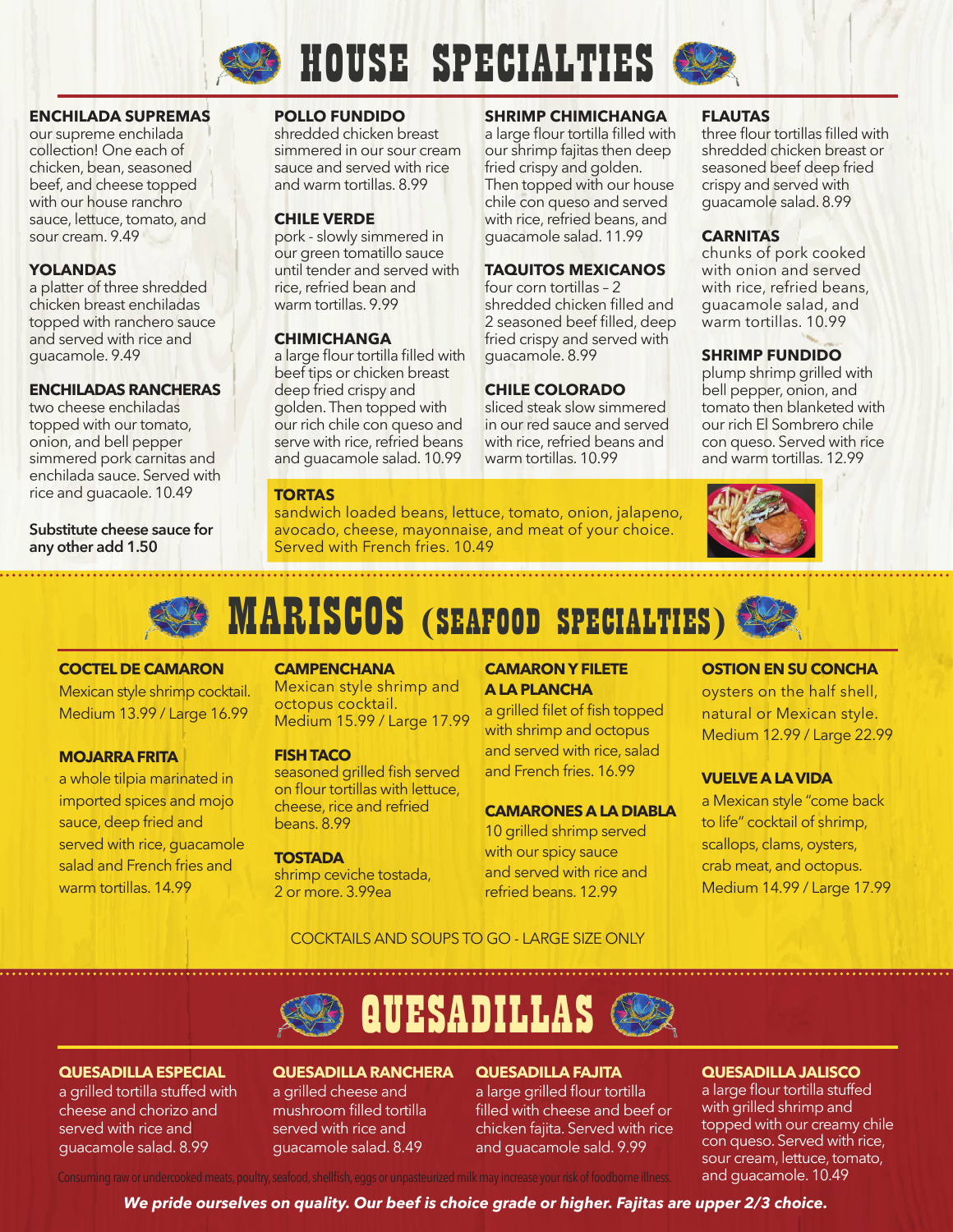## LUNCH SPECIALS

*Lunch specials are available Monday thru Saturday 11am thru 3pm.*

**#1 One taco and one enchilada with rice or refried beans. 6.49**

**#2 One burrito with rice and beans. 6.49**

**#3 One enchilada with rice and refried beans. 6.49**

**#4 Chile Relleno with rice and refried beans. 6.99**

**#5 One burrito and one crispy taco with rice. 6.99**

**#6 One beef tamale with rice and refried beans. 6.99**

**#7 One burrito and one beef tamale with rice. 8.49**

**#8 One tostada and one crispy taco with rice. 6.99** 

### **LUNCH FAJITAS**

Beef or chicken breast fajitas grilled with onion, bell pepper, and tomato served with rice, refried beans, salad and warm tortillas. Chicken 8.49 / Steak 9.99

### **FAJITA QUESADILLA**

a large grilled flour tortilla filled with cheese and beef or chicken fajita. Served with rice and pico salad. 8.49

### **FAJITA BURRITO**

a flour tortilla filled with beef or chicken breast fajita strips served with rice and refried beans. 8.49

### **LUNCH CHIMICHANGA**

flour tortilla filled with beef tips or shredded chicken breast deep fried golden and crispy and topped with our rich chile con queso. Served with rice and refried beans. 7.49

### **HUEVOS RANCHEROS**

two eggs cooked any style over warm corn tortillas topped with ranchera sauce and served with warm tortillas, rice and refried beans. 7.99 / Add chorizo for 2.49



### **FLAN**

our made in house Mexican custard with a caramelized sugar glaze. 3.99

### **SOPAPILLAS**

deep fried flour tortilla drenched in honey and dusted with cinnamon sugar powder. 1.99 Add a scoop of vanilla ice cream \$1

### **VANILLA ICE CREAM** 2.00

### **STRAWBERRY SUNDAE**

vanilla ice cream topped with strawberry sauce and whipped cream. 3.49

### **MEXICAN FRIED ICE CREAM**

rich vanilla ice cream crusted with corn flake crumb served in a golden fried flour tortilla bowl and topped with chocolate syrup and whipped cream. 3.98

**CHURROS** 2 for 3.99



**Rice** 2.25 **Refried beans** 2.25 **Rice & beans** 3.99

**3 seasoned beef, shredded chicken, or cheese enchiladas** 6.49

**2 Burritos** 7.49

**Soft Tacos**  (1) 2.25 / (3) 5.99

**Hard Shell Tacos**  (1) 1.99 / (3) 5.49

**3 Pork Tacos** 7.99

**3 Tamale** 8.99

**3 Chile Relleno** 9.49

**2 Tostadas** 6.49

**2 Cheese Quesadillas** 4.99

**2 Beef or Chicken Quesadillas** 7.49



**Cheese Quesadilla with rice.**

**Beef burrito and one crispy taco**

**Chicken fingers with fries**

**One soft or crispy taco with rice and refried beans**

**Small seasoned beef or shredded chicken** 

**taco salad.**

**Cheeseburger & fries**

**Hot dog with fries**

**Seasoned beef or shredded chicken enchilada with rice and refried beans**



**Coca Cola, Diet Coke, Coke Zero, Cherry Coke, Dr Pepper, Mello Yello, Sprite, Fanta Orange, Pink Lemonade, Root Beer, coffee, sweet and unsweetened iced tea. 2.49 Free refills with dinners!**

**We also offer milk, horchata, and several flavors of Jarritos natural fruit Mexican sodas. 2.99 No refills.**

*We pride ourselves on quality. Our beef is choice grade or higher. Fajitas are upper 2/3 choice.*